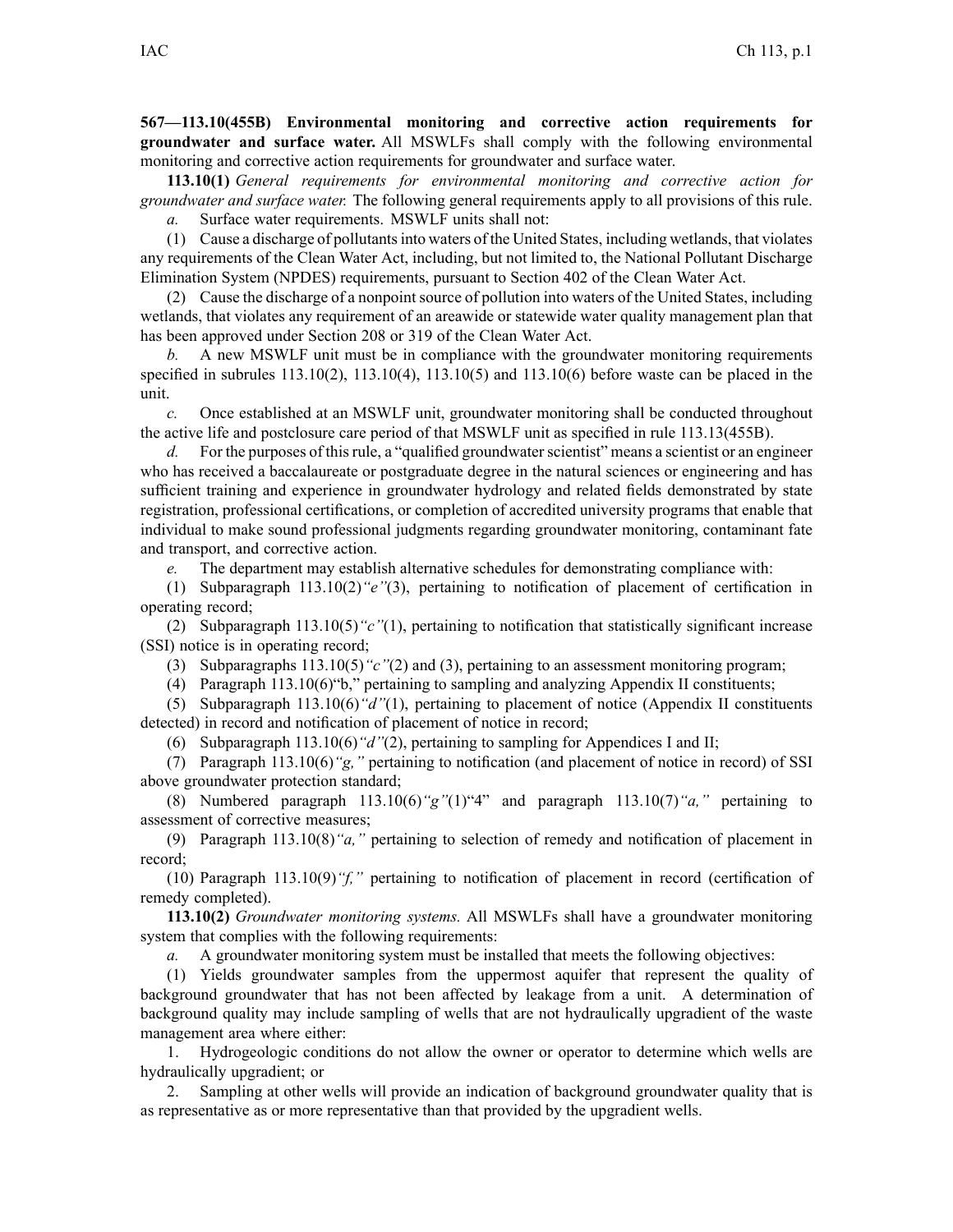(2) Yields groundwater samples from the uppermos<sup>t</sup> aquifer that represen<sup>t</sup> the quality of groundwater passing the relevant point of compliance specified by the department under numbered paragraph 113.7(5)*"a"*(2)"2." The downgradient monitoring system must be installed at the relevant point of compliance specified by the department under numbered paragraph 113.7(5)*"a"*(2)"2" that ensures detection of groundwater contamination in the uppermos<sup>t</sup> aquifer. When physical obstacles preclude installation of groundwater monitoring wells at the relevant point of compliance at existing units, the downgradient monitoring system may be installed at the closest practicable distance, hydraulically downgradient from the relevant point of compliance specified by the department under numbered paragraph 113.7(5)*"a"*(2)"2," that ensures detection of groundwater contamination in the uppermos<sup>t</sup> aquifer.

(3) Provides <sup>a</sup> high level of certainty that releases of contaminants from the site can be promptly detected. Downgradient monitoring wells shall be placed along the site perimeter, within 50 feet of the planned liner or waste boundary unlesssite conditions dictate otherwise, downgradient of the facility with respec<sup>t</sup> to the hydrologic unit being monitored. Each groundwater underdrain system shall be included in the groundwater detection monitoring program under subrule 113.10(5). The maximum drainage area routed through each outfall shall not exceed 10 acres unless it can be demonstrated that site-specific factors such as drain flow capacity or site development sequencing require an alternative drainage area. If contamination is identified in the groundwater underdrain system pursuan<sup>t</sup> to subrule 113.10(5), the owner or operator shall manage the underdrain discharge as leachate in lieu of assessment monitoring and corrective action.

(4) Be designed and constructed with the theoretical release evaluation pursuan<sup>t</sup> to subparagraph 113.6(3)*"e"*(6) taken into consideration.

*b.* For those facilities which are long-term, multiphase operations, the department may establish temporary waste boundaries in order to define locations for monitoring wells. The convergence of groundwater paths to minimize the overall length of the downgradient dimension may be taken into consideration in the placement of downgradient monitoring wells provided that the multiphase unit groundwater monitoring system meets the requirements of paragraphs 113.10(2)*"a,"* 113.10(2)*"c,"* 113.10(2)*"d"* and 113.10(2)*"e"* and will be as protective of human health and the environment as the individual monitoring systems for each MSWLF unit, based on the following factors:

- (1) Number, spacing, and orientation of the MSWLF units;
- (2) Hydrogeologic setting;
- (3) Site history;
- (4) Engineering design of the MSWLF units; and
- (5) Type of waste accepted at the MSWLF units.

*c.* Monitoring wells must be constructed and cased by <sup>a</sup> well contractor certified pursuan<sup>t</sup> to 567—Chapter 82 in <sup>a</sup> manner that maintains the integrity of the monitoring well borehole. This casing must be screened or perforated and packed with gravel or sand, where necessary, to enable collection of groundwater samples. The annular space (i.e., the space between the borehole and well casing) above the sampling depth must be sealed to preven<sup>t</sup> contamination of samples and the groundwater. Monitoring wells constructed in accordance with the rules in effect at the time of construction shall not be required to be abandoned and reconstructed as a result of subsequent amendments to these rules unless the department finds that the well is no longer providing representative groundwater samples. See Figure 1 for <sup>a</sup> general diagram of <sup>a</sup> properly constructed monitoring well.

(1) The owner or operator must notify the department that the design, installation, development, and decommission of any monitoring wells, piezometers and other measurement, sampling, and analytical devices documentation has been placed in the operating record.

(2) The monitoring wells, piezometers, and other measurement, sampling, and analytical devices must be operated and maintained so that they perform to design specifications throughout the life of the monitoring program.

(3) Each groundwater monitoring point must have <sup>a</sup> unique and permanen<sup>t</sup> number, and that number must never change or be used again at the MSWLF. The types of groundwater monitoring points shall be identified as follows: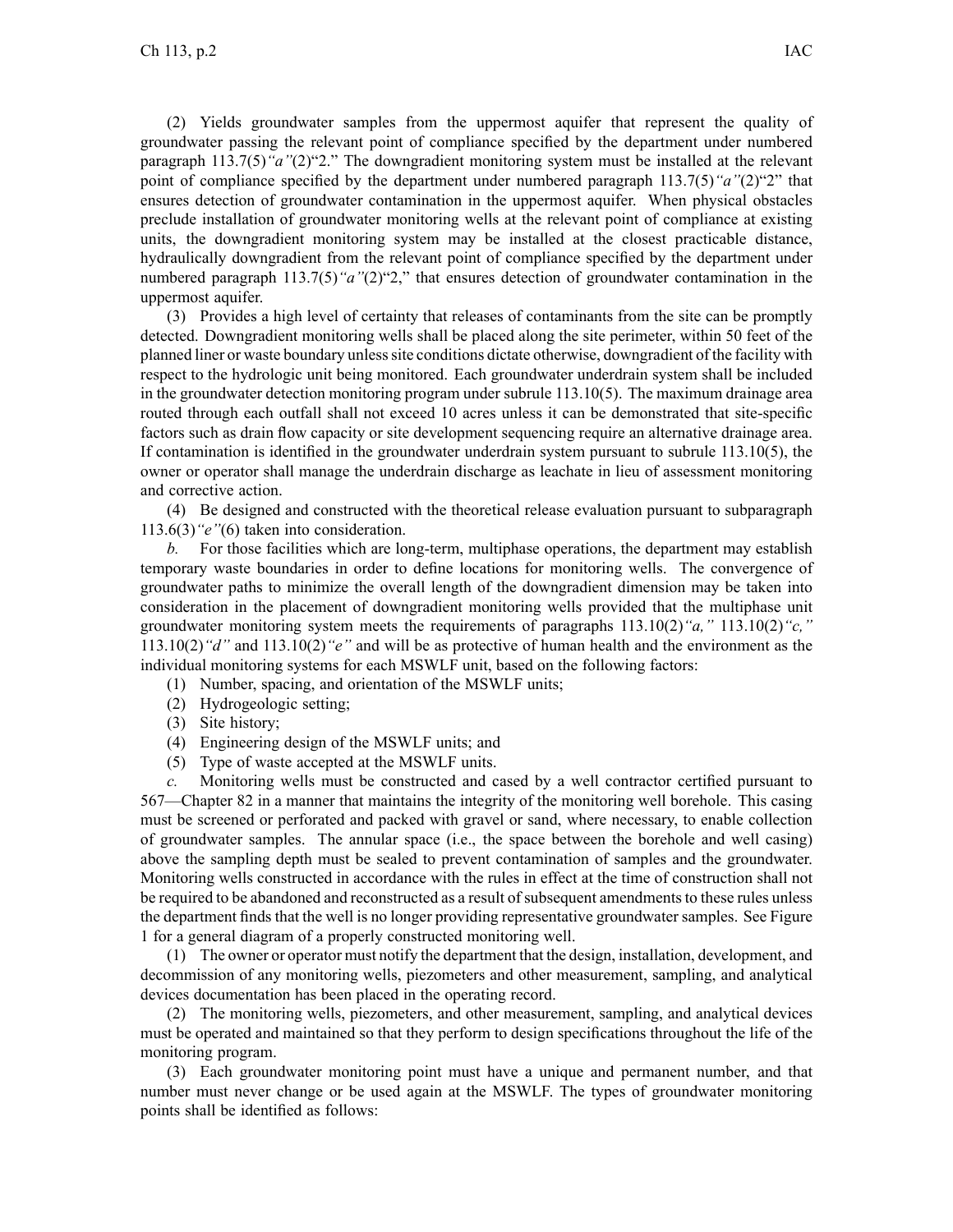1. Monitoring wells by "MW# (Insert unique and permanen<sup>t</sup> number)".

2. Piezometers by "PZ# (Insert unique and permanen<sup>t</sup> number)".

3. Groundwater underdrain systems by "GU# (Insert unique and permanen<sup>t</sup> number)".

(4) Monitoring well construction shall be performed by <sup>a</sup> certified well contractor (pursuant to 567—Chapter 82) and shall comply with the following requirements:

1. In all phases of drilling, well installation and completion, the methods and materials used shall not introduce substances or contaminants that may alter the results of water quality analyses.

2. Drilling equipment that comes into contact with contaminants in the borehole or aboveground shall be thoroughly cleaned to avoid spreading contamination to other depths or locations. Contaminated materials or leachate from wells must not be discharged onto the ground surface or into waters of the state so as to cause harm in the process of drilling or well development.

3. The owner or operator must ensure that, at <sup>a</sup> minimum, the well design and construction log information is maintained in the facility's permanen<sup>t</sup> record using DNR Form 542-1277 and that <sup>a</sup> copy is sent to the department.

(5) Monitoring well casings shall comply with the following requirements:

1. The diameter of the inner well casing (see Figure 1) of <sup>a</sup> monitoring well shall be at least 2 inches.

2. Plastic-cased wells shall be constructed of materials with threaded and nonglued joints that do not allow water infiltration under the local subsurface pressure conditions and when the well is evacuated for sampling.

3. Well casing shall provide sufficient structural stability so that <sup>a</sup> borehole or well collapse does not occur. Flush joint casing is required for small diameter wells installed through hollow stem augers.

(6) Monitoring well screens shall comply with the following requirements:

1. Slot size shall be based on sieve analysis of the sand and gravel stratum or filter pack. The slot size must keep out at least 90 percen<sup>t</sup> of the filter pack.

2. Slot configuration and open area must permit effective development of the well.

3. The screen shall be no longer than 10 feet in length, excep<sup>t</sup> for water table wells, in which case the screen shall be of sufficient length to accommodate normal seasonal fluctuations of the water table. The screen shall be placed 5 feet above and below the observed water table, unless local conditions are known to produce greater fluctuations. Screen length for piezometers shall be 2 feet or less. Multiple-screened, single-cased wells are prohibited.

(7) Monitoring well filter packs shall comply with the following requirements:

1. The filter pack shall extend at least 18 inches above and 12 inches below the well screen.

2. The size of the filter pack material shall be based on sieve analysis when sand and gravel are screened. The filter pack material must be 2.5 to 3 times larger than the 50 percen<sup>t</sup> grain size of the zone being monitored.

3. In stratum that is neither sand nor gravel, the size of the filter pack material shall be selected based on the particle size of the zone being monitored.

(8) Monitoring well annular space shall comply with the following requirements:

1. Grouting materials must be installed from the top of the filter pack up in one continuous operation with <sup>a</sup> tremie tube.

2. The annular space between the filter pack and the frostline must be backfilled with bentonite grout.

3. The remaining annularspace between the protective casing and the monitoring well casing must be sealed with bentonite grou<sup>t</sup> from the frostline to the ground surface.

(9) Monitoring well heads shall be protected as follows:

1. Monitoring wells shall have <sup>a</sup> protective metal casing installed around the upper portion of the monitoring well casing as follows:

● The inside diameter of the protective metal casing shall be at least 2 inches larger than the outer diameter of the monitoring well casing.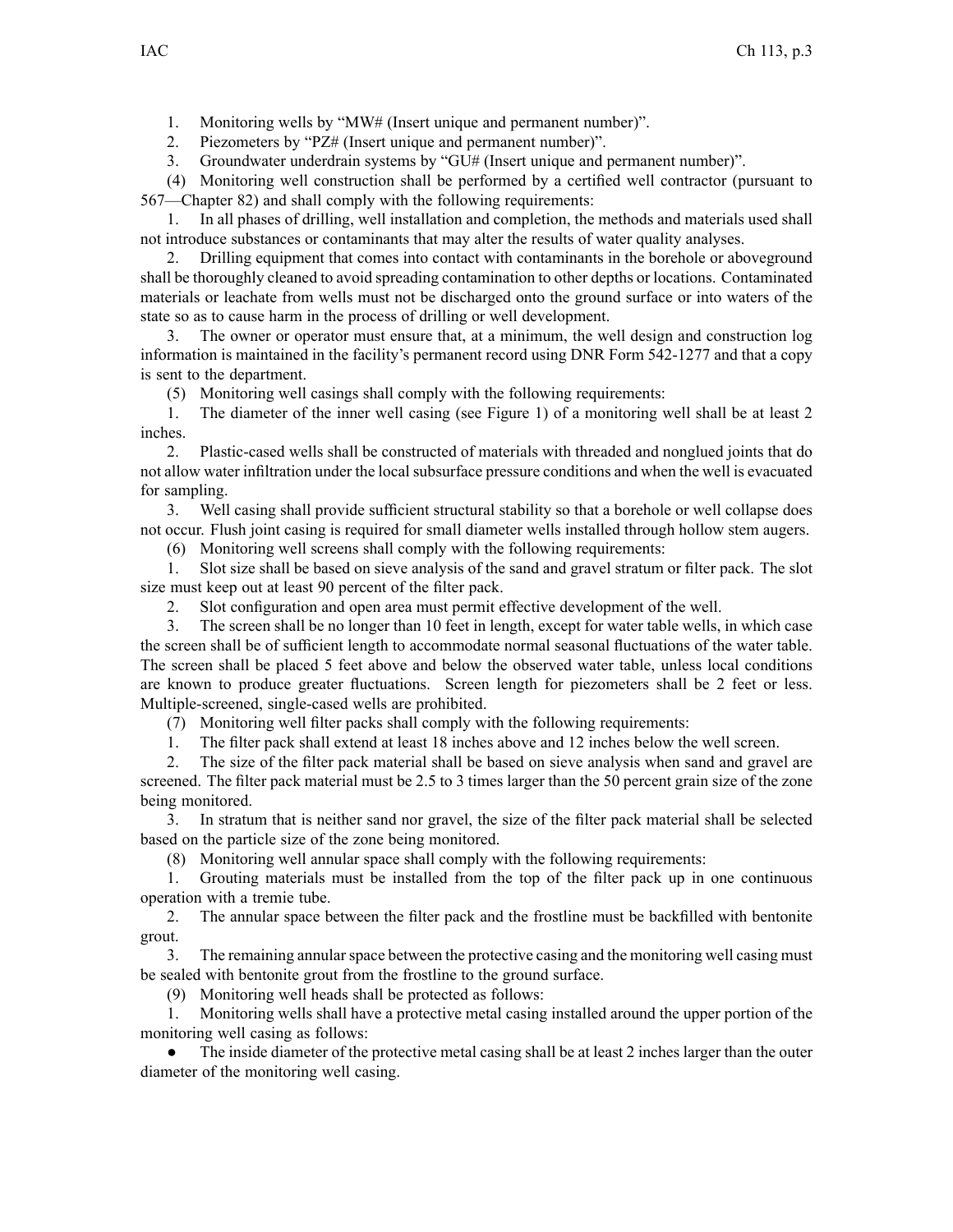● The protective metal casing shall extend from <sup>a</sup> minimum of 1 foot below the frostline to slightly above the well casing top; however, the protective casing shall be shortened if such <sup>a</sup> depth would cover <sup>a</sup> portion of the well screen.

● The protective casing shall be sealed and immobilized with <sup>a</sup> concrete plug around the outside. The bottom of the concrete plug must extend at least 1 foot below the frostline; however, the concrete plug shall be shortened if such <sup>a</sup> depth would cover <sup>a</sup> portion of the well screen. The top of the concrete plug shall extend at least 3 inches above the ground surface and slope away from the well. Soil may be placed above the plug and shall be at least 6 inches below the cap to improve runoff.

● The inside of the protective casing shall be sealed with bentonite grou<sup>t</sup> from the frostline to the ground surface.

●A vented cap shall be placed on the monitoring well casing.

● A vented, locking cap shall be placed on the protective metal casing. The cap must be kept locked when the well is not being sampled.

2. All monitoring wells shall have <sup>a</sup> ring of brightly colored protective posts or other protective barriers to help preven<sup>t</sup> accidental damage.

3. All monitoring wells shall have <sup>a</sup> sign or permanen<sup>t</sup> marking clearly identifying the permanen<sup>t</sup> monitoring well number (MW#).

4. Run-on shall be directed away from all monitoring wells.

(10) Well development is required prior to the use of the monitoring well for water quality monitoring purposes. Well development must loosen and remove fines from the well screen and gravel pack. Any water utilized to stimulate well development must be of sufficient quality that future samples are not contaminated. Any gases utilized in well development must be inert gases that will not contaminate future samples. Following development, the well shall be pumped until the water does not contain significant amounts of suspended solids.

*d.* Groundwater monitoring points that are no longer functional must be sealed. Groundwater monitoring points that are to be sealed and are in <sup>a</sup> future waste disposal area shall be reviewed to determine if the method utilized to seal the monitoring point needs to be more protective than the following requirements. All abandoned groundwater-monitoring points (e.g., boreholes, monitoring wells, and piezometers) shall be sealed by <sup>a</sup> well contractor certified pursuan<sup>t</sup> to 567—Chapter 82 and in accordance with the following requirements.

(1) The following information shall be placed in the operating record and <sup>a</sup> copy sent to the department:

- 1. The unique, permanen<sup>t</sup> monitoring point number.
- 2. The reasons for abandoning the monitoring point.
- 3. The date and time the monitoring point was sealed.
- 4. The method utilized to remove monitoring point materials.
- 5. The method utilized to seal the monitoring point.
- 6. Department Form 542-1226 for Water Well Abandonment Plugging Record.

(2) The monitoring point materials (e.g., protective casing, casing, screen) shall be removed. If drilling is utilized to remove the materials, then the drilling shall be to the maximum depth of the previously drilled monitoring point. All drilling debris shall be cleaned from the interior of the borehole.

(3) The cleared borehole shall be sealed with impermeable bentonite grou<sup>t</sup> via <sup>a</sup> tremie tube. The end of the tremie tube shall be submerged in the grou<sup>t</sup> while filling from the bottom of the borehole to the top of the ground surface. Uncontaminated water shall be added from the surface as needed to aid grou<sup>t</sup> expansion.

(4) After 24 hours, the bentonite grou<sup>t</sup> shall be retopped if it has settled below the ground surface.

*e.* Hydrologic monitoring system plan (HMSP). Unless otherwise approved by the department in writing, the number, spacing, and depth of groundwater monitoring points shall be:

(1) Determined based upon site-specific technical information, including but not limited to the soil and hydrogeologic investigation pursuan<sup>t</sup> to subrule 113.6(3) and the site exploration and characterization repor<sup>t</sup> pursuan<sup>t</sup> to subrule 113.6(4), that must include thorough characterization of: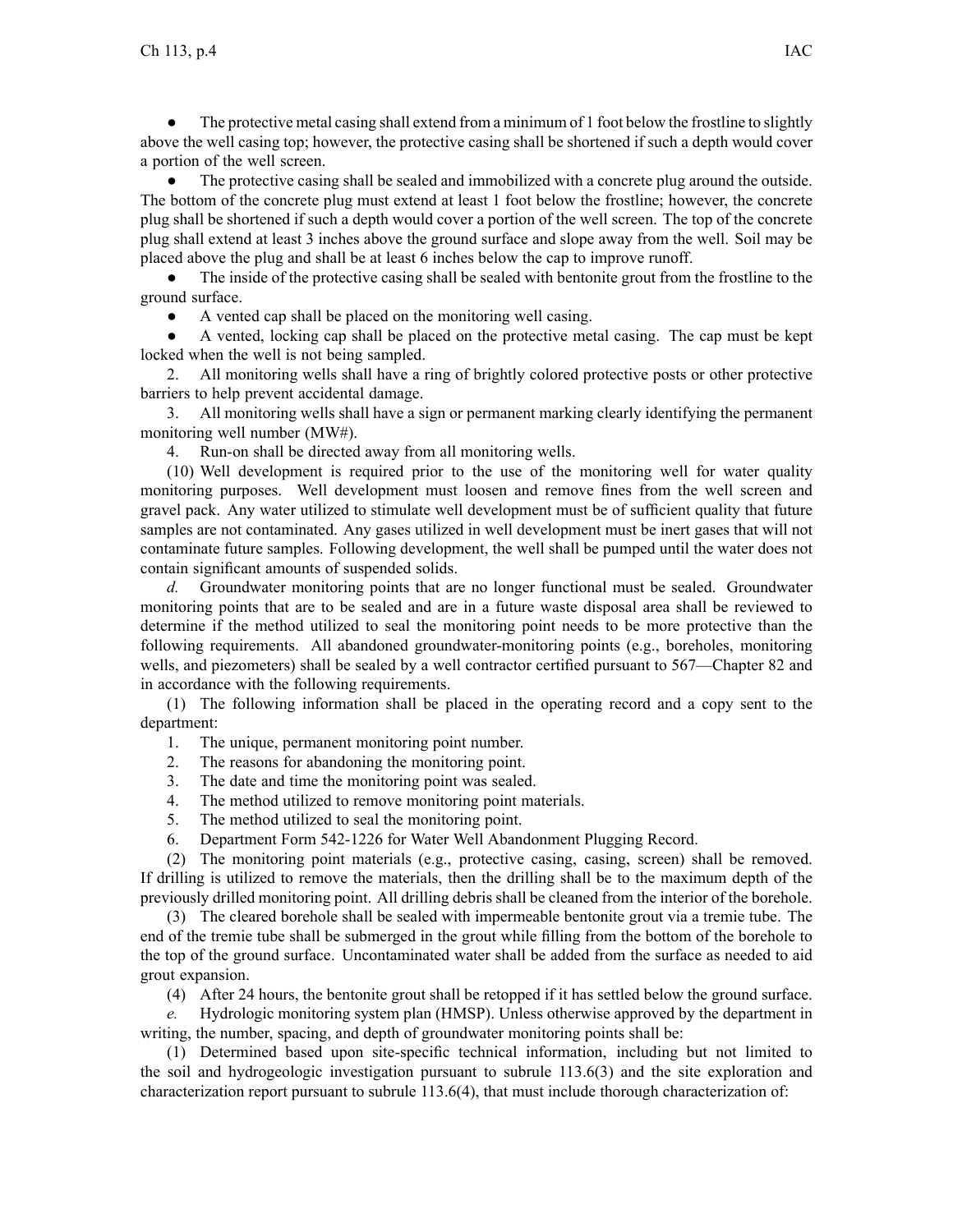1. Aquifer thickness, groundwater flow rate, and groundwater flow direction including seasonal and temporal fluctuations in groundwater flow; and

2. Saturated and unsaturated geologic units and fill materials overlying the uppermos<sup>t</sup> aquifer, materials comprising the uppermos<sup>t</sup> aquifer, and materials comprising the confining unit defining the lower boundary of the uppermos<sup>t</sup> aquifer, including, but not limited to: thicknesses, stratigraphy, lithology, hydraulic conductivities, porosities and effective porosities; and

3. Projected paths and rates of movement of contaminants found in leachate pursuan<sup>t</sup> to subparagraph 113.6(3)*"e"*(6).

(2) Designed and constructed with <sup>a</sup> maximum of 300 feet between downgradient groundwater monitoring wells, unless it is demonstrated by site-specific analysis or modeling that an alternative well spacing is justified. The convergence of groundwater paths to minimize the overall length of the downgradient dimension may be taken into consideration in the placement of downgradient monitoring wells provided that the groundwater monitoring system meets the requirements of paragraphs 113.10(2)*"a,"* 113.10(2)*"c,"* 113.10(2)*"d,"* and 113.10(2)*"e."*

(3) Certified by <sup>a</sup> qualified groundwater scientist, as defined in paragraph 113.10(1)*"d,"* and approved by the department. Within 14 days of this certification and approval by the department, the owner or operator must notify the department that the certification has been placed in the operating record.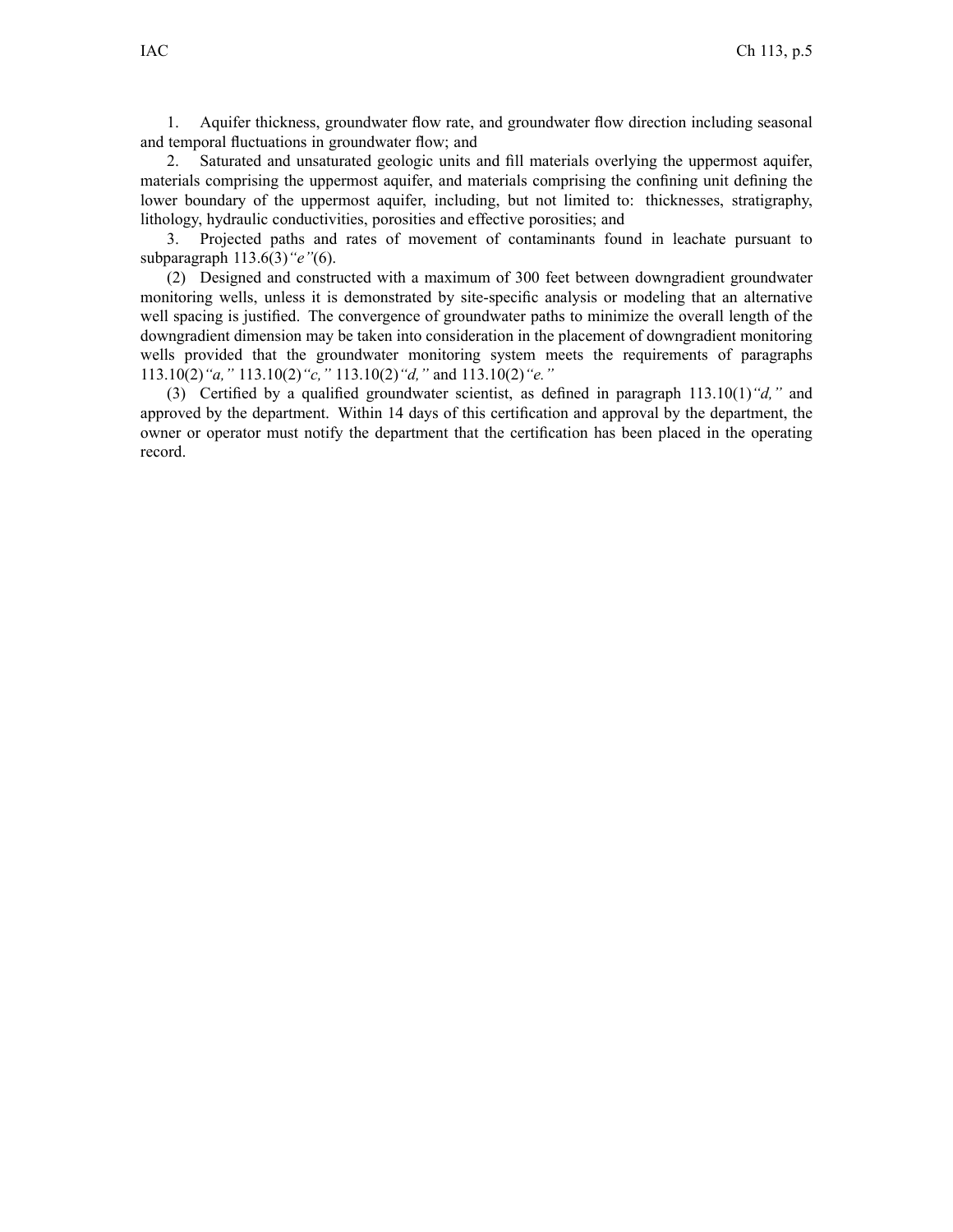

Figure 1

-- NOT TO SCALE --

*f.* Monitoring well maintenance and performance reevaluation plan. A monitoring well maintenance and performance reevaluation plan shall be included as par<sup>t</sup> of the hydrologic monitoring system plan. The plan shall ensure that all monitoring points remain reliable. The plan shall provide for the following:

(1) A biennial examination of high and low water levels accompanied by <sup>a</sup> discussion of the acceptability of well location (vertically and horizontally) and exposure of the screened interval to the atmosphere.

(2) A biennial evaluation of water level conditions in the monitoring wells to ensure that the effects of waste disposal or well operation have not resulted in changes in the hydrologic setting and resultant flow paths.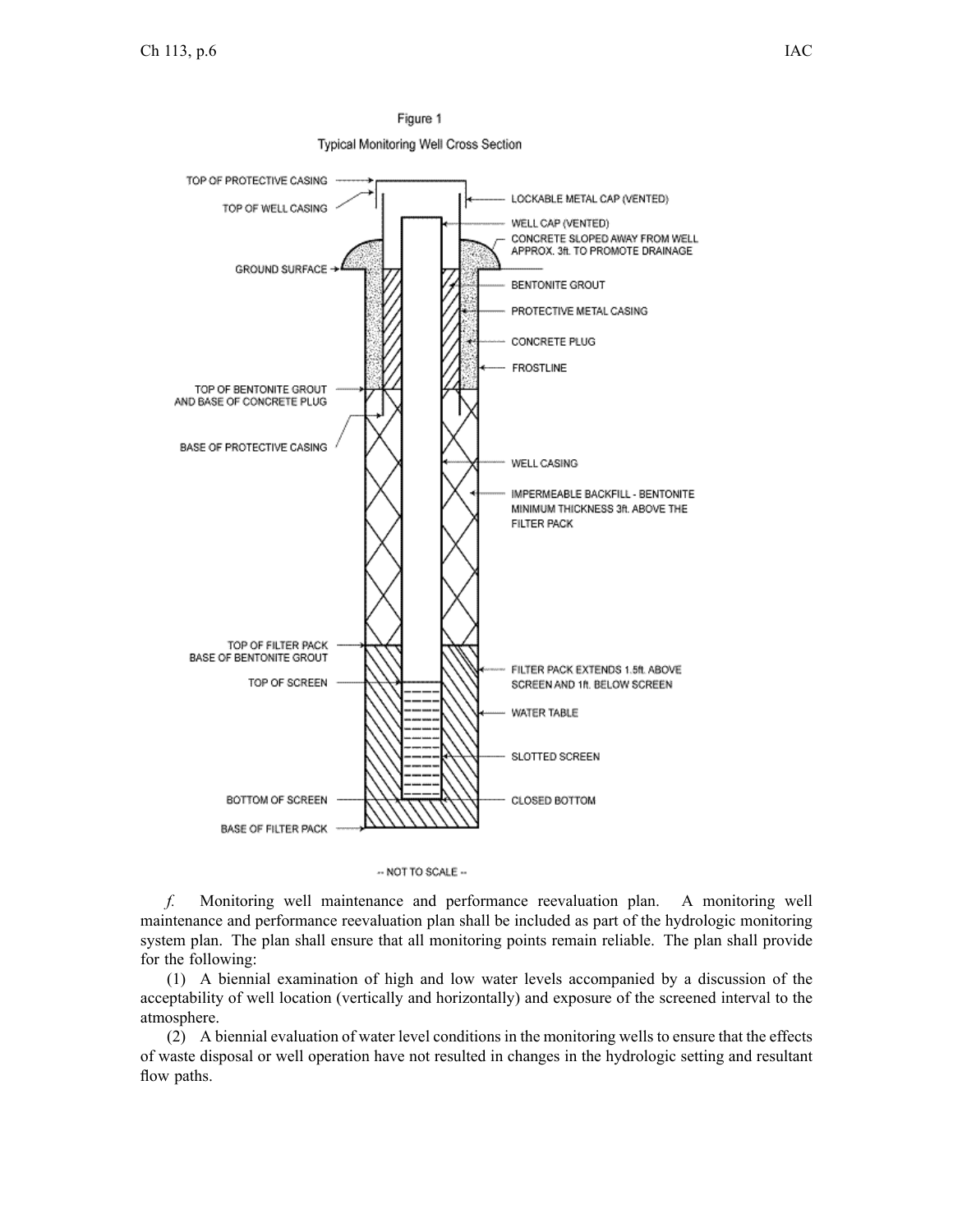(3) Measurements of well depths to ensure that wells are physically intact and not filling with sediment. Measurements shall be taken annually in wells which do not contain dedicated sampling pumps and every five years in wells containing dedicated sampling pumps.

(4) A biennial evaluation of well recharge rates and chemistry to determine if well deterioration is occurring.

**113.10(3)** *Surface water monitoring systems.* The department may require an MSWLF facility to implement <sup>a</sup> surface water monitoring program if there is reason to believe that <sup>a</sup> surface water of the state has been impacted as <sup>a</sup> result of facility operations (i.e., leachate seeps, sediment pond discharge) or <sup>a</sup> groundwater SSI over background has occurred.

*a.* A surface water monitoring program must be developed that consists of <sup>a</sup> sufficient number of monitoring points, designated at appropriate locations, to yield surface water samples that:

(1) Provide <sup>a</sup> representative sample of the upstream quality of <sup>a</sup> surface water of the state if the surface water being monitored is <sup>a</sup> flowing body of water.

(2) Provide <sup>a</sup> representative sample of the downstream quality of <sup>a</sup> surface water of the state if the surface water being monitored is <sup>a</sup> flowing body of water.

*b.* Surface water levels must be measured at <sup>a</sup> frequency specified in the facility's permit, within 1/10 of <sup>a</sup> foot at each surface water monitoring point immediately prior to sampling, each time surface water is sampled. The owner or operator must determine the rate and direction of surface water flow, if any, each time surface water is sampled. Surface water level and flow measurements for the same surface water of the state must be measured on the same day to avoid temporal variations that could preclude accurate determination of surface water flow and direction.

*c.* The owner or operator must notify and receive approval from the department for the designation or decommission of any surface water monitoring point, and must place that approval in the operating record.

*d.* The surface water monitoring pointsshall be designated to maintain sampling at that monitoring point throughout the life of the surface water monitoring program.

*e.* Each surface water monitoring point must have <sup>a</sup> unique and permanen<sup>t</sup> number, and that number must never change or be used again at the MSWLF. Surface water monitoring points shall be identified by "SW# (Insert unique and permanen<sup>t</sup> number)".

*f.* The number, spacing, and location of the surface water monitoring points shall be determined based upon site-specific technical information, including:

(1) Water level, including seasonal and temporal fluctuations in water level; and

(2) Flow rate and flow direction, including seasonal and temporal fluctuations in flow.

*g.* The MSWLF may discontinue the surface water monitoring program if monitoring data indicates that facility operations are not impacting surface water.

**113.10(4)** *Groundwater sampling and analysis requirements.*

*a.* The groundwater monitoring program must include consistent sampling and analysis procedures that are designed to ensure monitoring results that provide an accurate representation of groundwater quality at the background and downgradient wells installed in compliance with subrule 113.10(2). The groundwater monitoring program shall utilize <sup>a</sup> laboratory certified by the department. The owner or operator must notify the department that the sampling and analysis program documentation has been placed in the operating record, and the program must include procedures and techniques for:

- (1) Sample collection;
- (2) Sample preservation and shipment;
- (3) Analytical procedures;
- (4) Chain of custody control; and
- (5) Quality assurance and quality control.

*b.* The groundwater monitoring programs must include sampling and analytical methods that are appropriate for groundwater sampling and that accurately measure hazardous constituents and other monitoring parameters in groundwater samples. Groundwater samples shall not be field-filtered prior to laboratory analysis.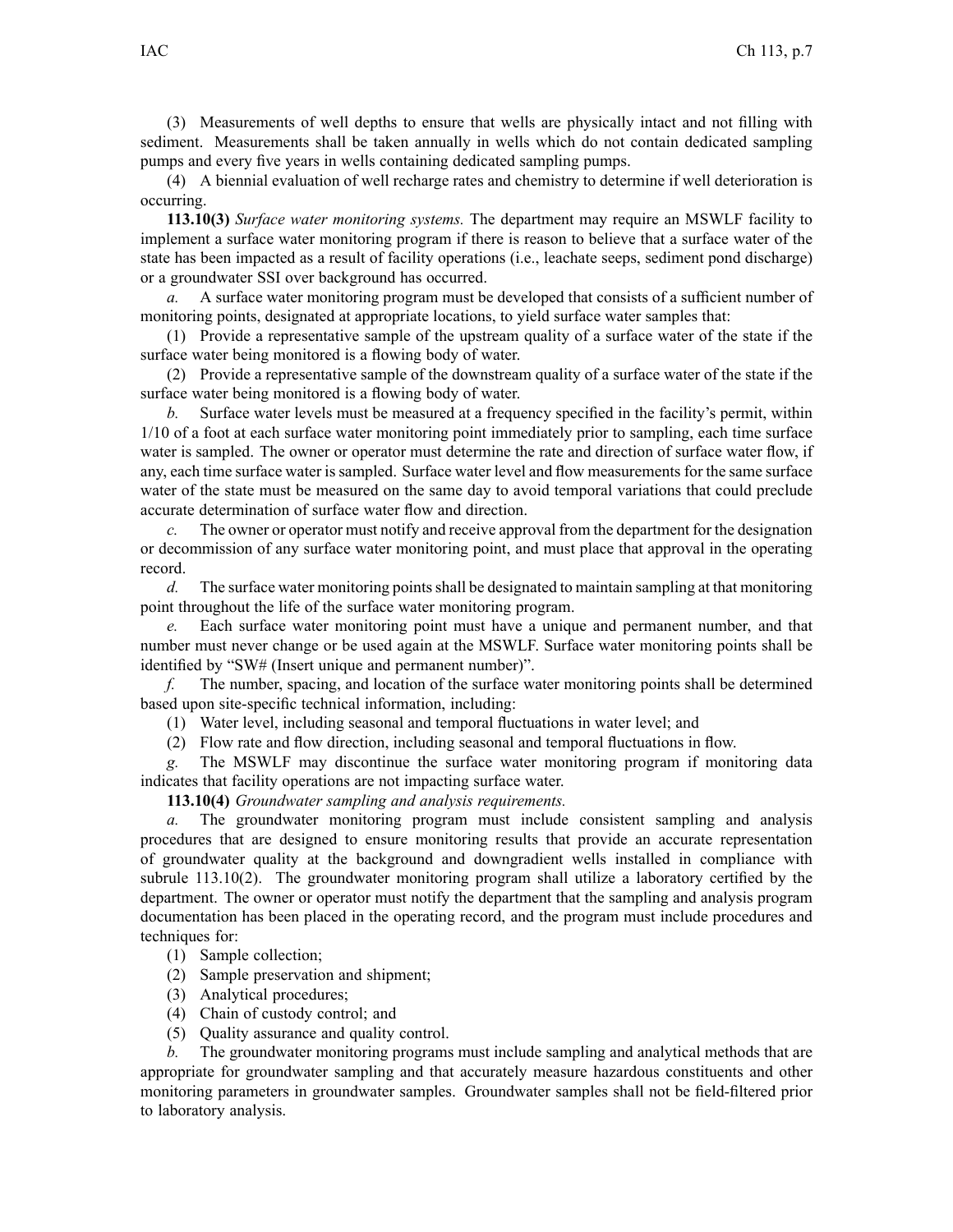*c.* The sampling procedures and frequency must be protective of human health and the environment, and consistent with subrule 113.10(5).

*d.* Groundwater elevations must be measured at <sup>a</sup> frequency specified in the facility's permit, within 1/100 of a foot in each well immediately prior to purging, each time groundwater is sampled. The owner or operator must determine the rate and direction of groundwater flow each time groundwater is sampled. Groundwater elevations in wells which monitor the same waste managemen<sup>t</sup> area must be measured within <sup>a</sup> period of time short enough to avoid temporal variations in groundwater flow which could preclude accurate determination of groundwater flow rate and direction.

*e.* The owner or operator must establish background groundwater quality in <sup>a</sup> hydraulically upgradient or background well(s) for each of the monitoring parameters or constituents required in the particular groundwater monitoring program that applies to the MSWLF unit, as determined under paragraph 113.10(5)*"a"* or 113.10(6)*"a."* Background groundwater quality may be established at wells that are not located hydraulically upgradient from the MSWLF unit if the wells meet the requirements of subparagraph 113.10(2)*"a"*(1).

*f.* The number of samples collected to establish groundwater quality data must be consistent with the appropriate statistical procedures determined pursuan<sup>t</sup> to paragraph 113.10(4)*"g."* The sampling procedures shall be those specified under paragraphs 113.10(5)*"b"* for detection monitoring, 113.10(6)*"b"* and 113.10(6)*"d"* for assessment monitoring, and 113.10(7)*"b"* for corrective action.

*g.* The owner or operator must specify in the operating record which of the following statistical methods will be used in evaluating groundwater monitoring data for each hazardous constituent. The statistical test chosen shall be conducted separately for each hazardous constituent in each well.

(1) A parametric analysis of variance (ANOVA) followed by multiple comparisons procedures to identify statistically significant evidence of contamination. The method must include estimation and testing of the contrasts between each compliance well's mean and the background mean levels for each constituent.

(2) An analysis of variance (ANOVA) based on ranksfollowed by multiple comparisons procedures to identify statistically significant evidence of contamination. The method must include estimation and testing of the contrasts between each compliance well's median and the background median levels for each constituent.

(3) A tolerance or prediction interval procedure in which an interval for each constituent is established from the distribution of the background data, and the level of each constituent in each compliance well is compared to the upper tolerance or prediction limit.

(4) A control chart approach that gives control limits for each constituent.

(5) Another statistical test method that meets the performance standards of paragraph 113.10(4)*"h."* The owner or operator must place <sup>a</sup> justification for this alternative in the operating record and notify the department of the use of this alternative test. The justification must demonstrate that the alternative method meets the performance standards of paragraph 113.10(4)*"h."*

*h.* The statistical method required pursuan<sup>t</sup> to paragraph 113.10(4)*"g"* shall comply with the following performance standards:

(1) The statistical method used to evaluate groundwater monitoring data shall be appropriate for the distribution of chemical parameters or hazardous constituents. If the distribution of the chemical parameters or hazardous constituents is shown by the owner or operator to be inappropriate for <sup>a</sup> normal theory test, then the data shall be transformed or <sup>a</sup> distribution-free theory test shall be used. If the distributions for the constituents differ, more than one statistical method may be needed.

(2) If an individual well comparison procedure is used to compare an individual compliance well constituent concentration with background constituent concentrations or <sup>a</sup> groundwater protection standard, the test shall be done at <sup>a</sup> Type I error level not less than 0.01 for each testing period. If <sup>a</sup> multiple comparisons procedure is used, the Type I experimentwise error rate for each testing period shall be not less than 0.05; however, the Type I error level of not less than 0.01 for individual well comparisons must be maintained.

(3) If <sup>a</sup> control chart approach is used to evaluate groundwater monitoring data, the specific type of control chart and its associated parameter values shall be protective of human health and the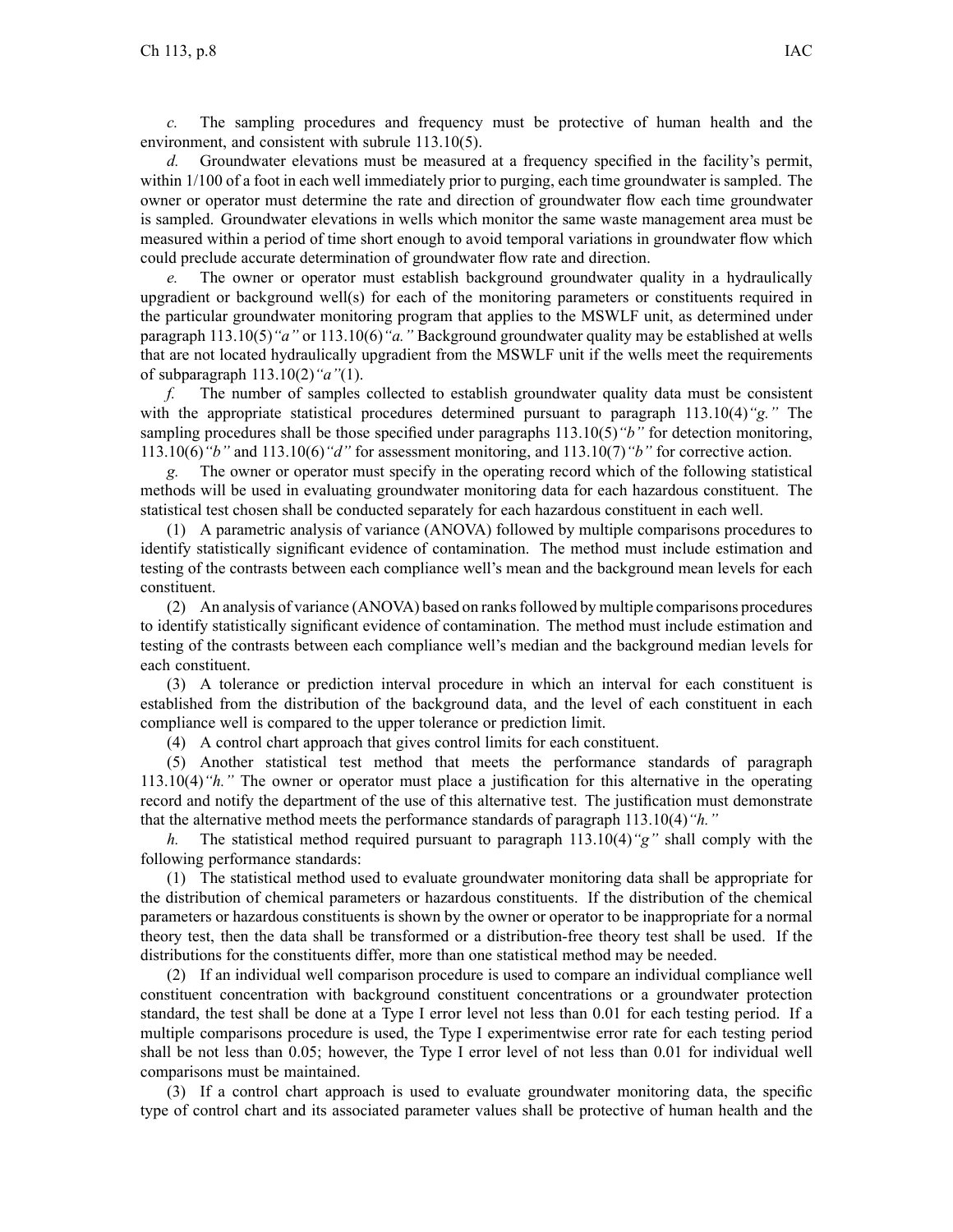environment. The parameters shall be determined after the number of samples in the background data base, the data distribution, and the range of the concentration values for each constituent of concern have been considered.

(4) If <sup>a</sup> tolerance interval or <sup>a</sup> predictional interval is used to evaluate groundwater monitoring data, the levels of confidence and, for tolerance intervals, the percentage of the population that the interval must contain, shall be protective of human health and the environment. These parameters shall be determined after the number of samples in the background data base, the data distribution, and the range of the concentration values for each constituent of concern have been considered.

(5) The statistical method shall account for data below the limit of detection (LD) by recording such data at one-half the limit of detection (i.e., LD/2) or as prescribed by the statistical method. Any practical quantitation limit (pql) that is used in the statistical method shall be the lowest concentration level that can be reliably achieved within specified limits of precision and accuracy during routine laboratory operating conditions that are available to the facility.

(6) If necessary, the statistical method shall include procedures to control or correct for seasonal and spatial variability as well as temporal correlation in the data.

*i.* The owner or operator must determine whether or not there is an SSI over background values for each parameter or constituent required in the particular groundwater monitoring program that applies to the MSWLF unit, as determined under paragraph 113.10(5)*"a"* or 113.10(6)*"a."*

(1) In determining whether an SSI has occurred, the owner or operator must compare the groundwater quality of each parameter or constituent at each monitoring well designated pursuan<sup>t</sup> to subrule 113.10(2) to the background value of that constituent, according to the statistical procedures and performance standards specified under paragraphs 113.10(4)*"g"* and 113.10(4)*"h."*

(2) Within 45 days after completing sampling and analysis, the owner or operator must determine whether there has been an SSI over background at each monitoring well.

**113.10(5)** *Detection monitoring program.*

*a.* Detection monitoring is required at MSWLF units at all groundwater monitoring wells defined under subrule 113.10(2). At <sup>a</sup> minimum, <sup>a</sup> detection monitoring program must include the monitoring for the constituents listed in Appendix I and any additional parameters required by the department on <sup>a</sup> site-specific basis. An alternative list of constituents may be used if it can be demonstrated that the constituents removed are not reasonably expected to be in or derived from the waste contained in the unit and if the alternative list of constituents is expected to provide <sup>a</sup> reliable indication of leachate leakage or gas impact from the MSWLF unit.

(1) The department may establish an alternative list of inorganic indicator parameters for an MSWLF unit within Appendix I, in lieu of some or all of the heavy metals (constituents 1 to 15 in Appendix I), if the alternative parameters provide <sup>a</sup> reliable indication of inorganic releases from the MSWLF unit to the groundwater. In determining alternative parameters, the department shall consider the following factors:

1. The types, quantities and concentrations of constituents in wastes managed at the MSWLF unit;

2. The mobility, stability and persistence of waste constituents or their reaction products in the unsaturated zone beneath the MSWLF unit;

3. The detectability of indicator parameters, waste constituents and reaction products in the groundwater; and

4. The concentration or values and coefficients of variation of monitoring parameters or constituents in the groundwater background.

(2) Reserved.

*b.* The monitoring frequency for all constituents listed in Appendix I or in the alternative list approved in accordance with subparagraph 113.10(5)*"a"*(1) shall be at least semiannual (i.e., every six months) during the active life of the facility (including closure) and the postclosure period. Where insufficient background data exist, <sup>a</sup> minimum of five independent samples from each well, collected at intervals to account for seasonal and temporal variation, must be analyzed for the constituents in Appendix I or in the alternative list approved in accordance with subparagraph 113.10(5)*"a"*(1) during the first year. At least one sample from each well must be collected and analyzed during subsequent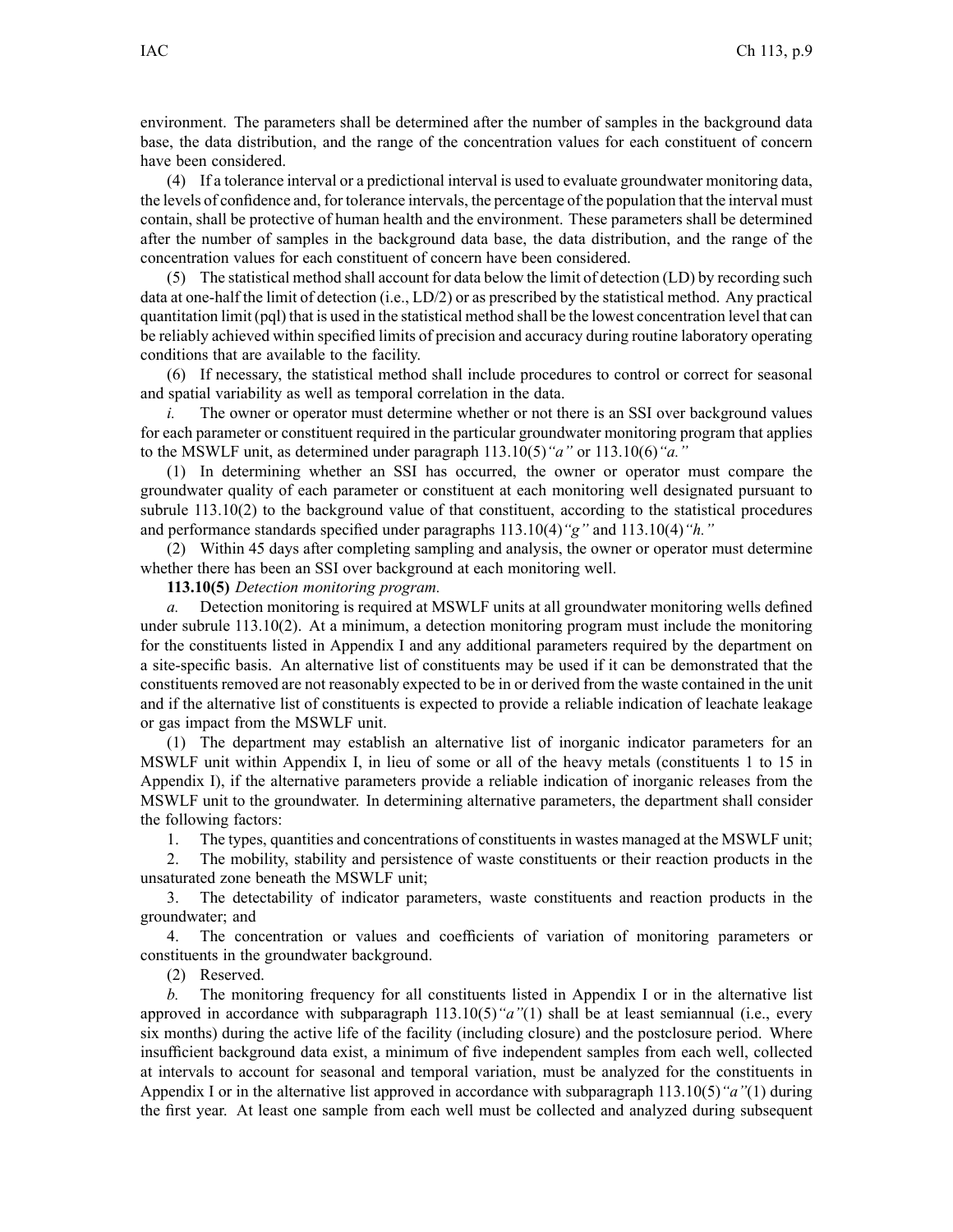semiannual sampling events. The department may specify an appropriate alternative frequency for repeated sampling and analysis for constituents in Appendix I or in the alternative list approved in accordance with subparagraph 113.10(5)*"a"*(1) during the active life (including closure) and the postclosure care period. The alternative frequency during the active life (including closure) shall be not less than annually. The alternative frequency shall be based on consideration of the following factors:

- (1) Lithology of the aquifer and unsaturated zone;
- (2) Hydraulic conductivity of the aquifer and unsaturated zone;
- (3) Groundwater flow rates;

(4) Minimum distance between upgradient edge of the MSWLF unit and downgradient monitoring well screen (minimum distance of travel); and

(5) Resource value of the aquifer.

*c.* If the owner or operator determines, pursuan<sup>t</sup> to paragraph 113.10(4)*"i,"* that there is an SSI over background for one or more of the constituents listed in Appendix I or in the alternative list approved in accordance with subparagraph 113.10(5)*"a"*(1) at any monitoring well specified under subrule 113.10(2), then the owner or operator:

(1) Must, within 14 days of this finding, place <sup>a</sup> notice in the operating record indicating which constituents have shown statistically significant changes from background levels, and notify the department that this notice was placed in the operating record.

(2) Must establish within 90 days an assessment monitoring program meeting the requirements of subrule 113.10(6) excep<sup>t</sup> as provided in subparagraph 113.10(5)*"c"*(3).

(3) The owner or operator may demonstrate that <sup>a</sup> source other than an MSWLF unit caused the contamination or that the SSI resulted from error in sampling, analysis, statistical evaluation, or natural variation in groundwater quality. A repor<sup>t</sup> documenting this demonstration must be certified by <sup>a</sup> qualified groundwater scientist, approved by the department, and placed in the operating record. If resampling is <sup>a</sup> par<sup>t</sup> of the demonstration, resampling procedures shall be specified prior to initial sampling. If <sup>a</sup> successful demonstration to the department is made and documented, the owner or operator may continue detection monitoring as specified in subrule 113.10(5). If, after 90 days, <sup>a</sup> successful demonstration is not made, the owner or operator must initiate an assessment monitoring program as required in subrule 113.10(6).

**113.10(6)** *Assessment monitoring program.*

*a.* Assessment monitoring is required whenever an SSI over background has been confirmed pursuan<sup>t</sup> to paragraph 113.10(5)*"c"* to be the result of <sup>a</sup> release from the facility.

*b.* Within 90 days of triggering an assessment monitoring program, and annually thereafter, the owner or operator must sample and analyze the groundwater for all constituents identified in Appendix II. Aminimum of one sample from each downgradient well shall be collected and analyzed during each sampling event. For any constituent detected in the downgradient wells as a result of the complete Appendix II analysis, <sup>a</sup> minimum of four independent samples from each well must be collected and analyzed to establish background for the constituents. The department may specify an appropriate subset of wells to be sampled and analyzed for Appendix II constituents during assessment monitoring. The department may delete any of the Appendix II monitoring parameters for an MSWLF unit if it can be shown that the removed constituents are not reasonably expected to be in or derived from the waste contained in the unit.

*c.* The department may specify an appropriate alternate frequency for repeated sampling and analysis for the full set of Appendix II constituents required by paragraph 113.10(6)*"b"* during the active life (including closure) and postclosure care period of the unit. The following factors shall be considered:

- (1) Lithology of the aquifer and unsaturated zone;
- (2) Hydraulic conductivity of the aquifer and unsaturated zone;
- (3) Groundwater flow rates;

(4) Minimum distance between upgradient edge of the MSWLF unit and downgradient monitoring well screen (minimum distance of travel);

(5) Resource value of the aquifer; and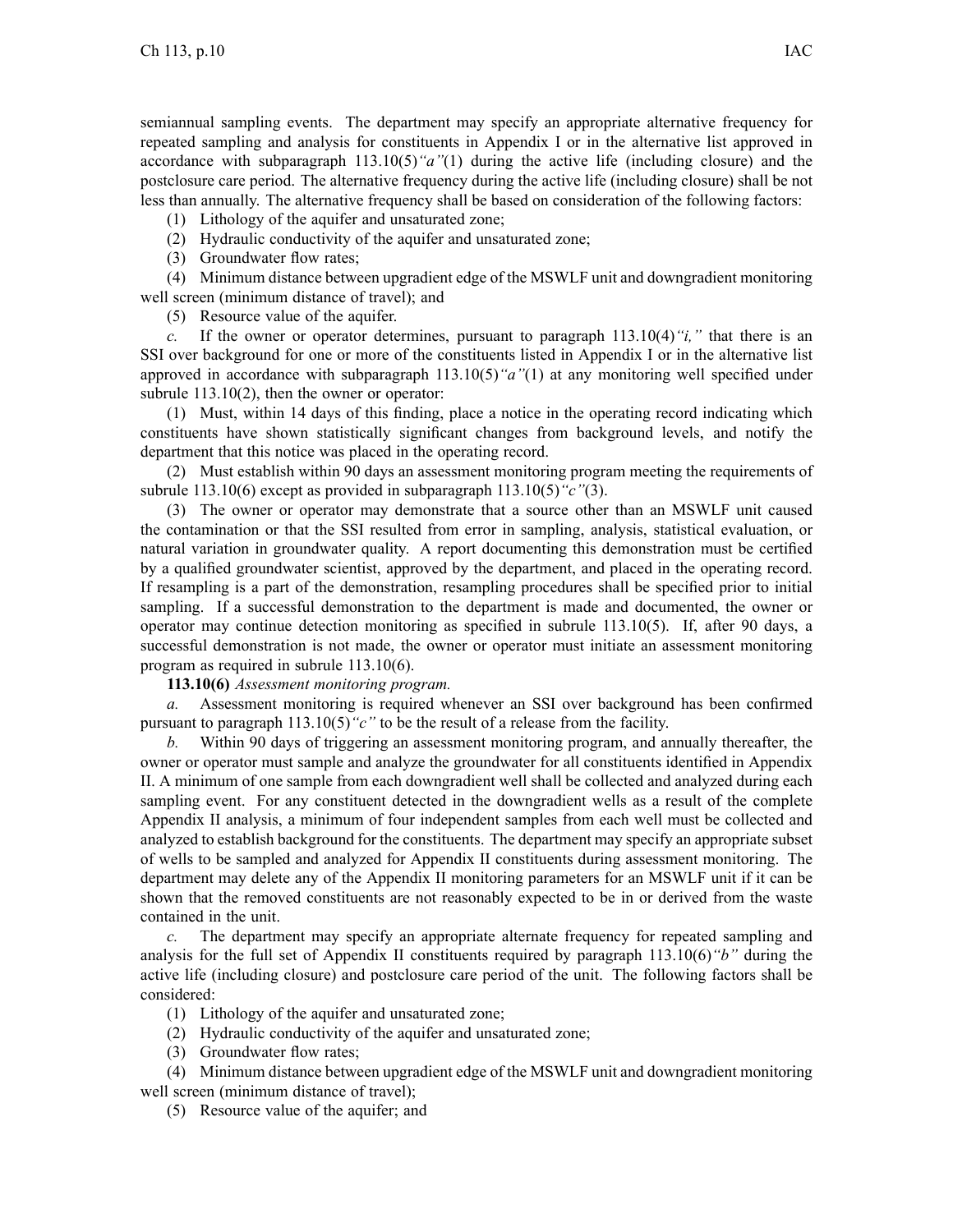(6) Nature (fate and transport) of any constituents detected in response to this paragraph.

*d.* After obtaining the results from the initial or subsequent sampling events required in paragraph 113.10(6)*"b,"* the owner or operator must:

(1) Within 14 days, place <sup>a</sup> notice in the operating record identifying the Appendix II constituents that have been detected and notify the department that this notice has been placed in the operating record;

(2) Within 90 days, and on at least <sup>a</sup> semiannual basis thereafter, resample all wells specified by subrule 113.10(2) and conduct analyses for all constituents in Appendix I or in the alternative list approved in accordance with subparagraph 113.10(5)*"a"*(1), and for those constituents in Appendix II that are detected in response to the requirements of paragraph 113.10(6)*"b."* Concentrations shall be recorded in the facility operating record. At least one sample from each well must be collected and analyzed during these sampling events. The department may specify an alternative monitoring frequency during the active life (including closure) and the postclosure period for the constituents referred to in this subparagraph. The alternative frequency for constituents in Appendix I or in the alternative list approved in accordance with subparagraph 113.10(5)*"a"*(1) during the active life (including closure) shall be no less than annual. The alternative frequency shall be based on consideration of the factors specified in paragraph 113.10(6)*"c"*;

(3) Establish background concentrations for any constituents detected pursuan<sup>t</sup> to paragraph 113.10(6)*"b"* or subparagraph 113.10(6)*"d"*(2); and

(4) Establish groundwater protection standards for all constituents detected pursuan<sup>t</sup> to paragraph 113.10(6)*"b"* or 113.10(6)*"d."* The groundwater protection standards shall be established in accordance with paragraph 113.10(6)*"h"* or 113.10(6)*"i."*

*e.* If the concentrations of all Appendix II constituents are shown to be at or below background values, using the statistical procedures in paragraph 113.10(4)*"g"* for two consecutive sampling events, the owner or operator must notify the department of this finding and may return to detection monitoring.

*f.* If the concentrations of any Appendix II constituents are above background values, but all concentrations are below the groundwater protection standard established under paragraph 113.10(6)*"h"* or 113.10(6)*"i,"* using the statistical procedures in paragraph 113.10(4)*"g,"* the owner or operator must continue assessment monitoring in accordance with this subrule.

*g.* If one or more Appendix II constituents are detected at statistically significant levels above the groundwater protection standard established under paragraph 113.10(6)*"h"* or 113.10(6)*"i"* in any sampling event, the owner or operator must, within 14 days of this finding, place <sup>a</sup> notice in the operating record identifying the Appendix II constituents that have exceeded the groundwater protection standard and notify the department and all other appropriate local governmen<sup>t</sup> officials that the notice has been placed in the operating record. The owner or operator also:

(1) Must, within 90 days of this finding, comply with the following requirements or the requirements in subparagraph 113.10(6)*"g"*(2):

1. Characterize the nature and extent of the release by installing additional monitoring wells as necessary until the horizontal and vertical dimensions of the plume have been defined to background concentrations;

2. Install at least one additional monitoring well at the facility boundary in the direction of contaminant migration and sample this well in accordance with subparagraph 113.10(6)*"g"*(2);

Notify all persons who own the land or reside on the land that directly overlies any part of the plume of contamination if contaminants have migrated off site when indicated by sampling of wells in accordance with subparagraph 113.10(6)*"g"*(1); and

4. Initiate an assessment of corrective measures as required by subrule 113.10(7).

(2) May demonstrate that <sup>a</sup> source other than an MSWLF unit caused the contamination, or that the SSI resulted from error in sampling, analysis, statistical evaluation, or natural variation in groundwater quality. A repor<sup>t</sup> documenting this demonstration must be certified by <sup>a</sup> qualified groundwater scientist, approved by the department, and placed in the operating record. If <sup>a</sup> successful demonstration is made, the owner or operator must continue monitoring in accordance with the assessment monitoring program pursuan<sup>t</sup> to subrule 113.10(6), and may return to detection monitoring if the Appendix II constituents are at or below background as specified in paragraph 113.10(6)*"e."* Until <sup>a</sup> successful demonstration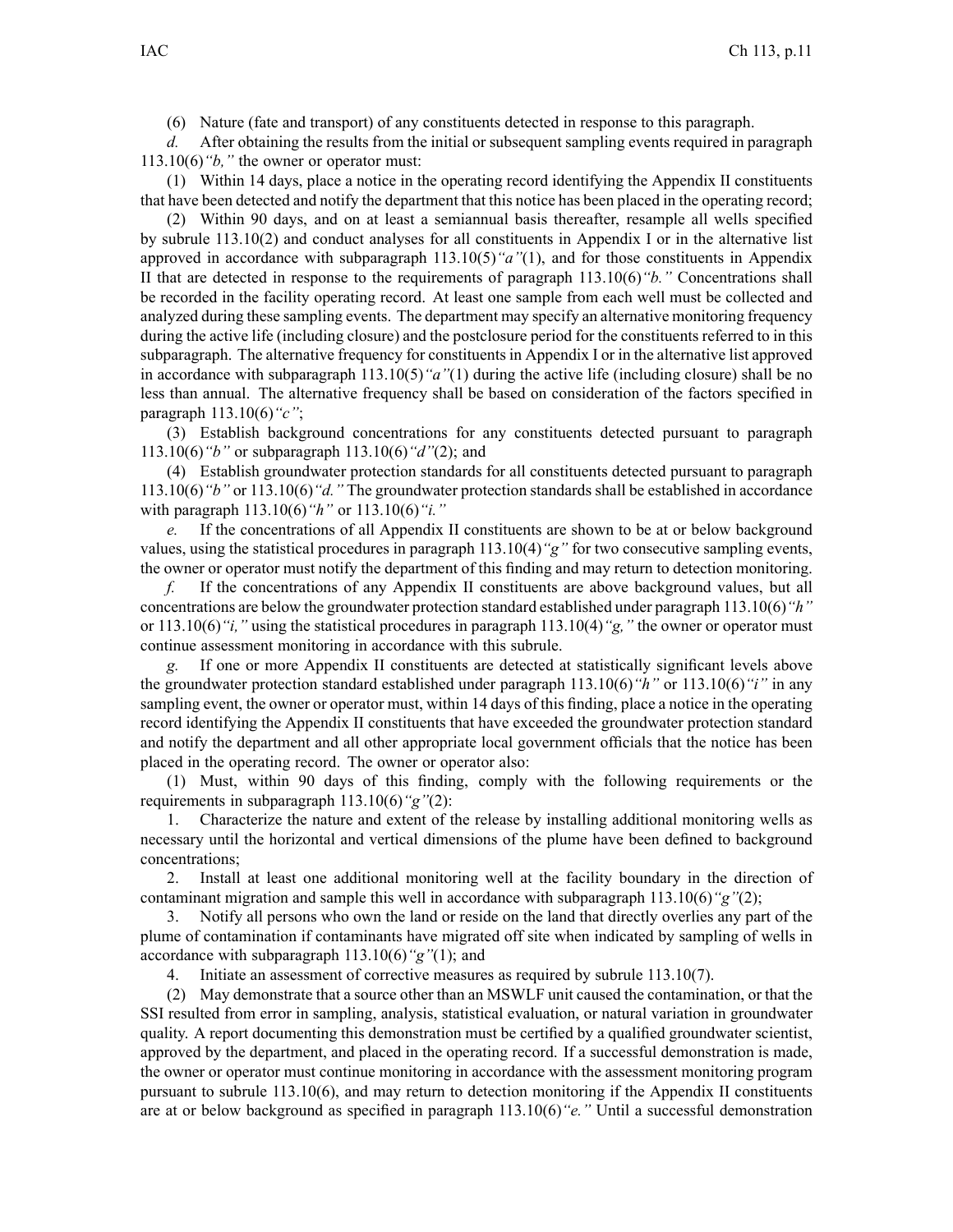is made, the owner or operator must comply with paragraph 113.10(6)*"g"* including initiating an assessment of corrective measures.

*h.* The owner or operator must establish a groundwater protection standard for each Appendix II constituent detected in the groundwater. The groundwater protection standard shall be:

(1) For constituents for which <sup>a</sup> maximum contaminant level (MCL) has been promulgated under Section 1412 of the Safe Drinking Water Act (codified) under 40 CFR Part 141, the MCL for that constituent;

(2) For constituents for which MCLs have not been promulgated, the background concentration for the constituent established from wells in accordance with subrule 113.10(2); or

(3) For constituents for which the background concentration is higher than the MCL identified under subparagraph 113.10(6)*"h"*(1) or health-based concentrations identified under paragraph 113.10(6)*"i,"* the background concentration.

*i.* The department may establish an alternative groundwater protection standard for constituents for which MCLs have not been established. These groundwater protection standards shall be appropriate health-based concentrations that comply with the statewide standards for groundwater established pursuan<sup>t</sup> to 567—Chapter 137.

*j.* In establishing alternative groundwater protection standards under paragraph 113.10(6)*"i,"* the department may consider the following:

(1) The policies set forth by the Groundwater Protection Act;

(2) Multiple contaminants in the groundwater with the assumption that the effects are additive regarding detrimental effects to human health and the environment;

(3) Exposure threats to sensitive environmental receptors; and

(4) Other site-specific exposure or potential exposure to groundwater.

**113.10(7)** *Assessment of corrective measures.*

*a.* Within 90 days of finding that any of the constituents listed in Appendix II have been detected at <sup>a</sup> statistically significant level exceeding the groundwater protection standards defined under paragraph 113.10(6)*"h"* or 113.10(6)*"i,"* the owner or operator must initiate an assessment of corrective measures. Such an assessment must be completed and submitted to the department for review and approval within 180 days of the initial finding unless otherwise authorized or required by the department.

*b.* The owner or operator must continue to monitor in accordance with the assessment monitoring program as specified in subrule 113.10(6).

*c.* The assessment shall include an analysis of the effectiveness of potential corrective measures in meeting all of the requirements and objectives of the remedy as described under subrule 113.10(8), addressing at least the following:

(1) The performance, reliability, ease of implementation, and potential impacts of appropriate potential remedies, including safety impacts, cross-media impacts, and control of exposure to any residual contamination;

(2) The time required to begin and complete the remedy;

(3) The costs of remedy implementation; and

(4) The institutional requirementssuch asstate or local permit requirements or other environmental or public health requirements that may substantially affect implementation of the remedy(ies).

*d.* Within 60 days of approval from the department of the assessment of corrective measures, the owner or operator must discuss the results of the corrective measures assessment, prior to the selection of <sup>a</sup> remedy, in <sup>a</sup> public meeting with interested and affected parties. The department may establish an alternative schedule for completing the public meeting requirement. Notice of public meeting shall be sent to all owners and occupiers of property adjacent to the permitted boundary of the facility, the department, and the department field office with jurisdiction over the facility. A copy of the minutes of this public meeting and the list of community concerns must be placed in the operating record and submitted to the department.

**113.10(8)** *Selection of remedy.*

*a.* Based on the results of the corrective measures assessment conducted under subrule 113.10(7), the owner or operator must select <sup>a</sup> remedy within 60 days of holding the public meeting that, at <sup>a</sup>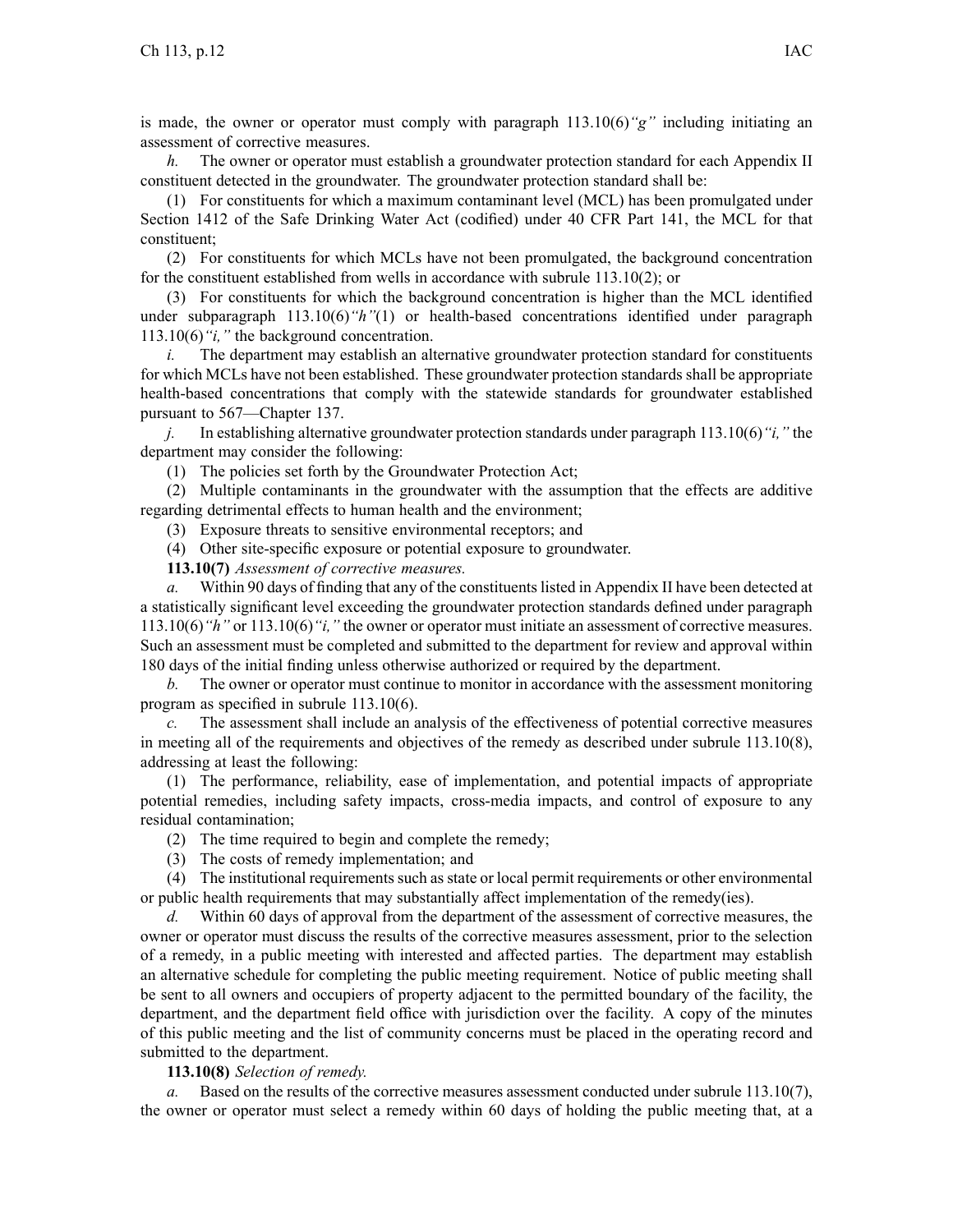minimum, meets the standards listed in paragraph 113.10(8)*"b."* The department may establish an alternative schedule for selecting <sup>a</sup> remedy after holding the public meeting. The owner or operator must submit <sup>a</sup> repor<sup>t</sup> to the department, within 14 days of selecting <sup>a</sup> remedy, describing the selected remedy, stating that the repor<sup>t</sup> has been placed in the operating record, and explaining how the selected remedy meets the standards in paragraph 113.10(8)*"b."*

*b.* Remedies must:

(1) Be protective of human health and the environment;

(2) Attain the groundwater protection standards specified pursuan<sup>t</sup> to paragraph 113.10(6)*"h"* or 113.10(6)*"i"*;

(3) Control the source(s) of releasesso asto reduce or eliminate, to the maximum extent practicable, further releases of Appendix II constituents into the environment that may pose <sup>a</sup> threat to human health or the environment; and

(4) Comply with standards for managemen<sup>t</sup> of wastes as specified in paragraph 113.10(9)*"d."*

*c.* In selecting a remedy that meets the standards of paragraph 113.10(8) "*b*," the owner or operator shall consider the following evaluation factors:

(1) The long-term and short-term effectiveness and protectiveness of the potential remedy(ies), along with the degree of certainty that the remedy will prove successful based on consideration of the following:

1. Magnitude of reduction of existing risks;

2. Magnitude of residual risks in terms of likelihood of further releases due to waste remaining following implementation of <sup>a</sup> remedy;

3. The type and degree of long-term managemen<sup>t</sup> required, including monitoring, operation, and maintenance;

4. Short-term risks that might be posed to the community, workers, or the environment during implementation of such <sup>a</sup> remedy, including potential threats to human health and the environment associated with excavation, transportation, redisposal, or containment;

5. Time period until full protection is achieved;

6. Potential for exposure of humans and environmental receptorsto remaining wastes, considering the potential threat to human health and the environment associated with excavation, transportation, redisposal, or containment;

7. Long-term reliability of the engineering and institutional controls; and

8. Potential need for replacement of the remedy.

(2) The effectiveness of the remedy in controlling the source to reduce further releases based on consideration of the following factors:

1. The extent to which containment practices will reduce further releases; and

2. The extent to which treatment technologies may be used.

(3) The ease or difficulty of implementing <sup>a</sup> potential remedy(ies) based on consideration of the following factors:

1. Degree of difficulty associated with constructing the technology;

2. Expected operational reliability of the technology;

3. Need to coordinate with and obtain necessary approvals and permits from other agencies;

4. Availability of necessary equipment and specialists; and

5. Available capacity and location of needed treatment, storage, and disposal services.

(4) Practicable capability of the owner or operator, including <sup>a</sup> consideration of technical and economic capabilities.

(5) The degree to which community concerns, including but not limited to the concerns identified at the public meeting required pursuan<sup>t</sup> to paragraph 113.10(7)*"d,"* are addressed by <sup>a</sup> potential remedy(ies).

*d.* The owner or operator shall specify as part of the selected remedy a schedule(s) for initiating and completing remedial activities. Such <sup>a</sup> schedule must require the initiation of remedial activities within <sup>a</sup> reasonable period of time taking into consideration the factorsset forth in subparagraphs 113.10(8)*"d"*(1)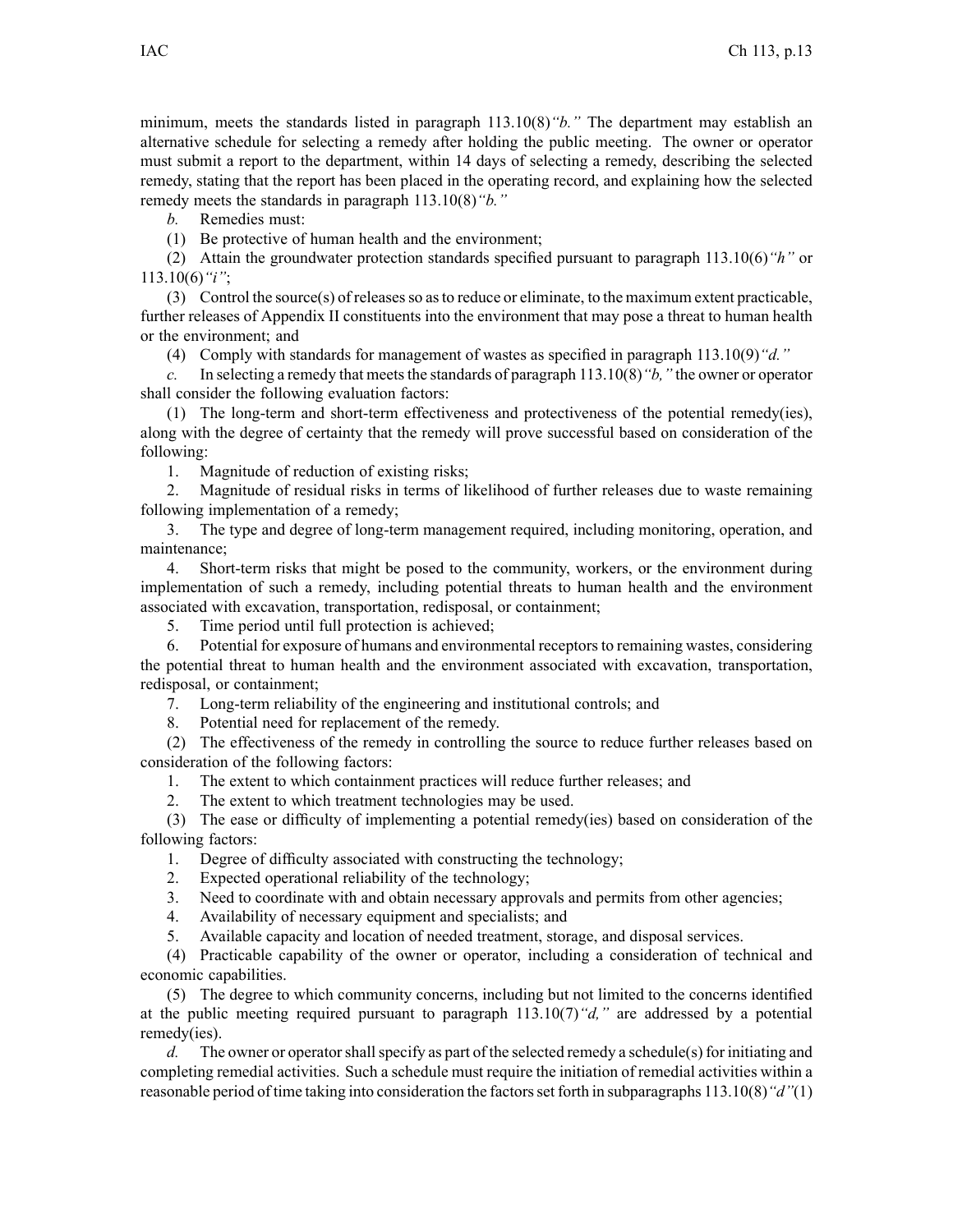to (8). The owner or operator must consider the following factorsin determining the schedule of remedial activities:

(1) Extent and nature of contamination;

(2) Practical capabilities of remedial technologies in achieving compliance with groundwater protection standards established under paragraph 113.10(6)*"h"* or 113.10(6)*"i"* and other objectives of the remedy;

(3) Availability of treatment or disposal capacity for wastes managed during implementation of the remedy;

(4) Desirability of utilizing alternative or experimental technologies that are not widely available, but which may offer significant advantages over already available technologies in terms of effectiveness, reliability, safety, or ability to achieve remedial objectives;

(5) Potential risks to human health and the environment from exposure to contamination prior to completion of the remedy;

- (6) Resource value of the aquifer including:
- 1. Current and future uses;
- 2. Proximity and withdrawal rate of users;
- 3. Groundwater quantity and quality;

4. The potential damage to wildlife, crops, vegetation, and physical structures caused by exposure to waste constituents;

- 5. The hydrogeologic characteristics of the facility and surrounding land;
- 6. Groundwater removal and treatment costs; and
- 7. The cost and availability of alternative water supplies;
- (7) Practicable capability of the owner or operator; and
- (8) Other relevant factors.
- **113.10(9)** *Implementation of the corrective action plan.*

*a.* Based on the schedule established under paragraph 113.10(8)*"d"* for initiation and completion of remedial activities, the owner or operator must:

(1) Establish and implement <sup>a</sup> corrective action groundwater monitoring program that:

1. At <sup>a</sup> minimum, meets the requirements of an assessment monitoring program under subrule 113.10(6);

2. Indicates the effectiveness of the corrective action remedy; and

3. Demonstrates compliance with groundwater protection standards pursuan<sup>t</sup> to paragraph 113.10(9)*"e"*;

(2) Implement the corrective action remedy selected under subrule 113.10(8); and

(3) Take any interim measures necessary to ensure the protection of human health and the environment. Interim measures should, to the greatest extent practicable, be consistent with the objectives of and contribute to the performance of any remedy that may be required pursuan<sup>t</sup> to subrule 113.10(8). The following factors must be considered by an owner or operator in determining whether interim measures are necessary:

1. Time period required to develop and implement <sup>a</sup> final remedy;

2. Actual or potential exposure of nearby populations or environmental receptors to hazardous constituents;

3. Actual or potential contamination of drinking water supplies or sensitive ecosystems;

4. Further degradation of the groundwater that may occur if remedial action is not initiated expeditiously;

5. Weather conditions that may cause hazardous constituents to migrate or be released;

6. Risk of fire or explosion, or potential for exposure to hazardous constituents as <sup>a</sup> result of an accident or the failure of <sup>a</sup> container or handling system; and

7. Other factors that may pose threats to human health and the environment.

*b.* An owner or operator may determine, based on information developed after implementation of the remedy has begun or other information, that compliance with the requirements of paragraph 113.10(8)*"b"* is not being achieved through the remedy selected. In such cases, the owner or operator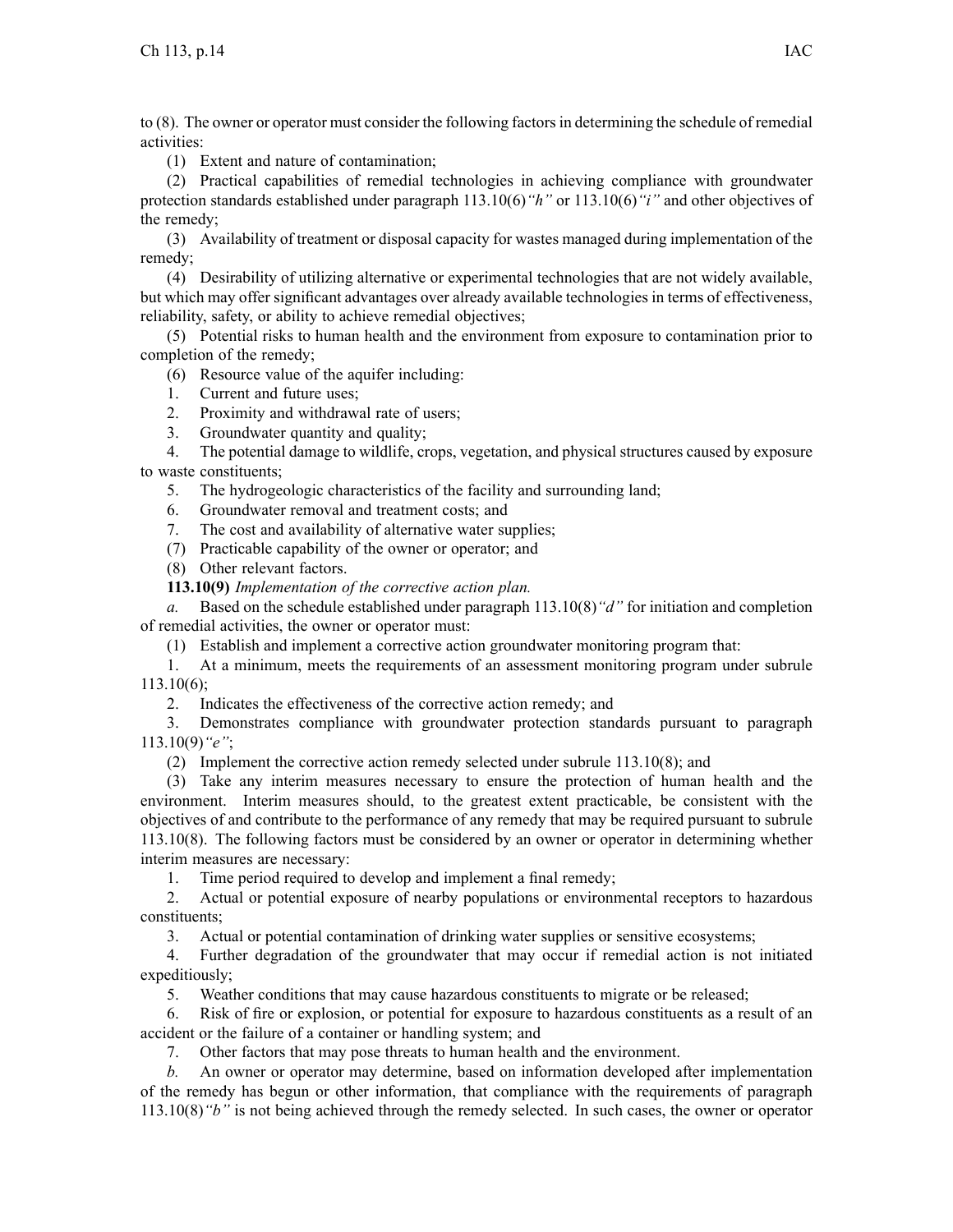must notify the department and implement other methods or techniques that could practicably achieve compliance with the requirements, unless the owner or operator makes the determination under paragraph 113.10(9)*"c."* The notification shall explain how the proposed alternative methods or techniques will meet the standards in paragraph 113.10(8)*"b,"* or the notification shall indicate that the determination was made pursuan<sup>t</sup> to paragraph 113.10(9)*"c."* The notification shall also specify <sup>a</sup> schedule(s) for implementing and completing the remedial activities to comply with paragraph 113.10(8)*"b"* or the alternative measures to comply with paragraph 113.10(9)*"c."* Within 90 days of approval by the department for the proposed alternative methods or techniques or the determination of impracticability, the owner or operator shall implement the proposed alternative methods or techniques meeting the standards of paragraph 113.10(8)*"b"* or implement alternative measures meeting the requirements of subparagraphs 113.10(9)*"c"*(2) and (3).

*c.* If the owner or operator determines that compliance with requirements under paragraph 113.10(8)*"b"* cannot be practicably achieved with any currently available methods, the owner or operator must:

(1) Obtain certification of <sup>a</sup> qualified groundwater scientist and approval by the department that compliance with requirements under paragraph 113.10(8)*"b"* cannot be practicably achieved with any currently available methods;

(2) Implement alternate measures to control exposure of humans or the environment to residual contamination, as necessary to protect human health and the environment;

(3) Implement alternate measures for control of the sources of contamination, or for removal or decontamination of equipment, units, devices, or structures that are:

1. Technically practicable; and

2. Consistent with the overall objective of the remedy; and

(4) Notify the department within 14 days that <sup>a</sup> repor<sup>t</sup> justifying the alternate measures prior to implementation has been placed in the operating record.

*d.* All solid wastes that are managed pursuan<sup>t</sup> to <sup>a</sup> remedy required under subrule 113.10(8), or an interim measure required under subparagraph 113.10(9)*"a"*(3), shall be managed in <sup>a</sup> manner:

- (1) That is protective of human health and the environment; and
- (2) That complies with applicable RCRA, state and local requirements.
- *e.* Remedies selected pursuan<sup>t</sup> to subrule 113.10(8) shall be considered complete when:

(1) The owner or operator complies with the groundwater protection standards established under paragraph 113.10(6)*"h"* or 113.10(6)*"i"* at all points within the plume of contamination that lie beyond the groundwater monitoring well system established under subrule 113.10(2).

(2) Compliance with the groundwater protection standards established under paragraph 113.10(6)*"h"* or 113.10(6)*"i"* has been achieved by demonstrating that concentrations of Appendix II constituents have not exceeded the groundwater protection standard(s) for <sup>a</sup> period of three consecutive years using the statistical procedures and performance standards in paragraphs 113.10(4)*"g"* and 113.10(4)*"h."* The department may specify an alternative length of time during which the owner or operator must demonstrate that concentrations of Appendix II constituents have not exceeded the groundwater protection standard(s), taking into consideration:

1. The extent and concentration of the release(s);

2. The behavior characteristics of the hazardous constituents in the groundwater;

3. The accuracy of monitoring or modeling techniques, including any seasonal, meteorological, or other environmental variables that may affect accuracy; and

- 4. The characteristics of the groundwater.
- (3) All actions required by the department to complete the remedy have been satisfied.

*f.* Upon completion of the remedy, the owner or operator must notify the department within 14 days that <sup>a</sup> certification has been placed in the operating record verifying that the remedy has been completed in compliance with the requirements of paragraph 113.10(9)*"e."* The certification must be signed by the owner or operator and by <sup>a</sup> qualified groundwaterscientist and approved by the department.

*g.* When, upon completion of the certification, the owner or operator determinesthat the corrective action remedy has been completed in accordance with the requirements under paragraph 113.10(9)*"e,"*